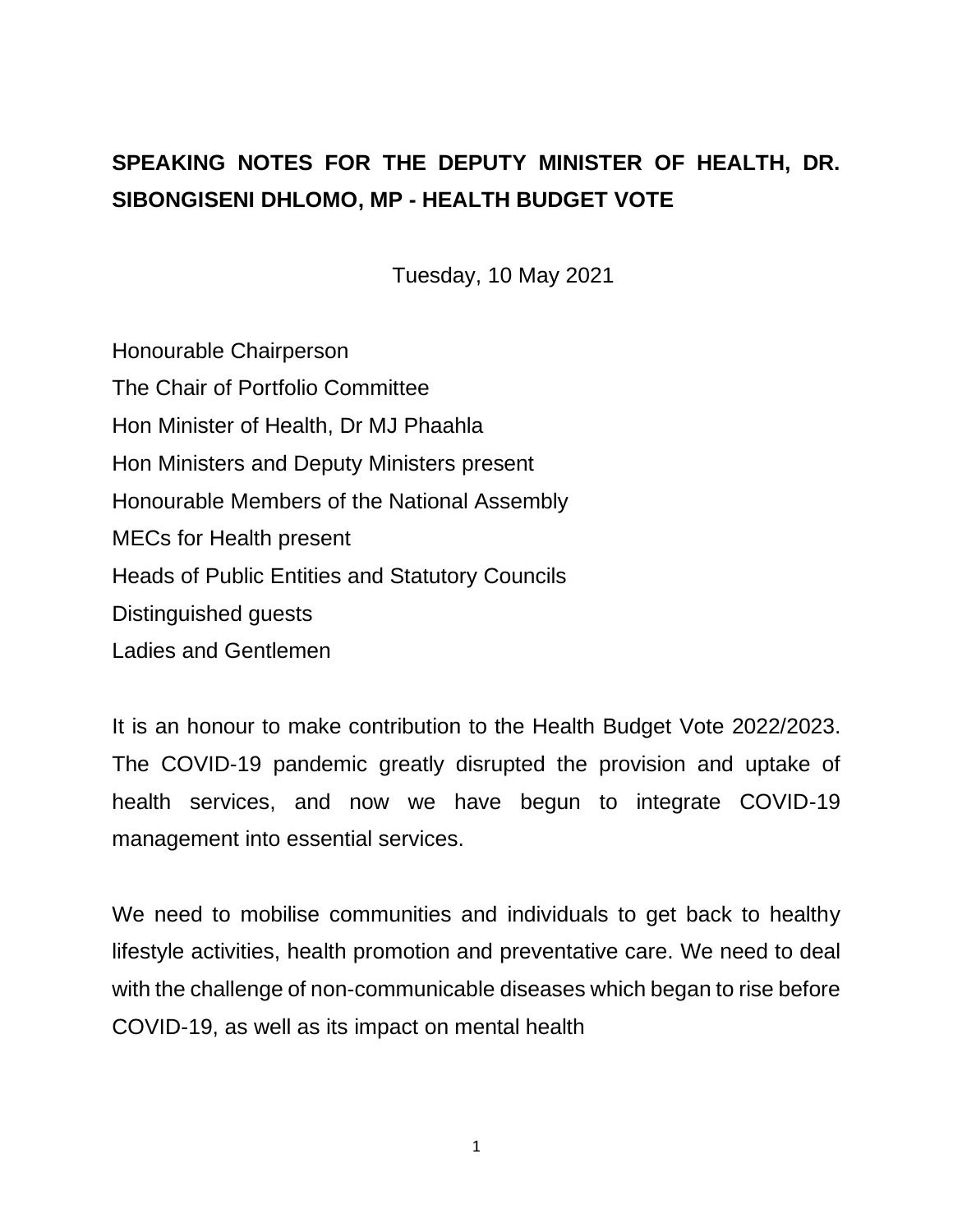The escalating burden of non-communicable diseases including mental health has serious impact on the health and development of our communities. It is estimated that 80% of commonly experienced NCDs result from preventable risk behaviours and this increasing burden is presently resulting in high mortality, morbidity and disability at great cost to patients, their families, communities, the health systems and economy at large. Hon Chair

During the Covid19 pandemic we observed that persons with known and unknown hypertension, diabetes as well as those who are obese, were more likely to experience serious illness and even death. This clearly demonstrated the urgency to identify persons with these non-communicable diseases, link them to care, and address the social and economic determinants of health.

I am confident that the recently approved National Strategic Plan for the Prevention and Control of Non-Communicable Diseases, and the rollout of the National NCD Campaign will accelerate the country's response.

Currently, the Medium Term Strategic Framework (MTSF) 2024 target is to have 25 million people screened annually for high blood pressure and elevated blood glucose respectively to ensure ongoing surveillance and early disease detection & diagnosis. I am happy to report that we had surpassed these targets because a total of 29 752 764 screenings for high blood pressure and 28 755 404 for blood glucose were conducted between April 2021 and February 2022.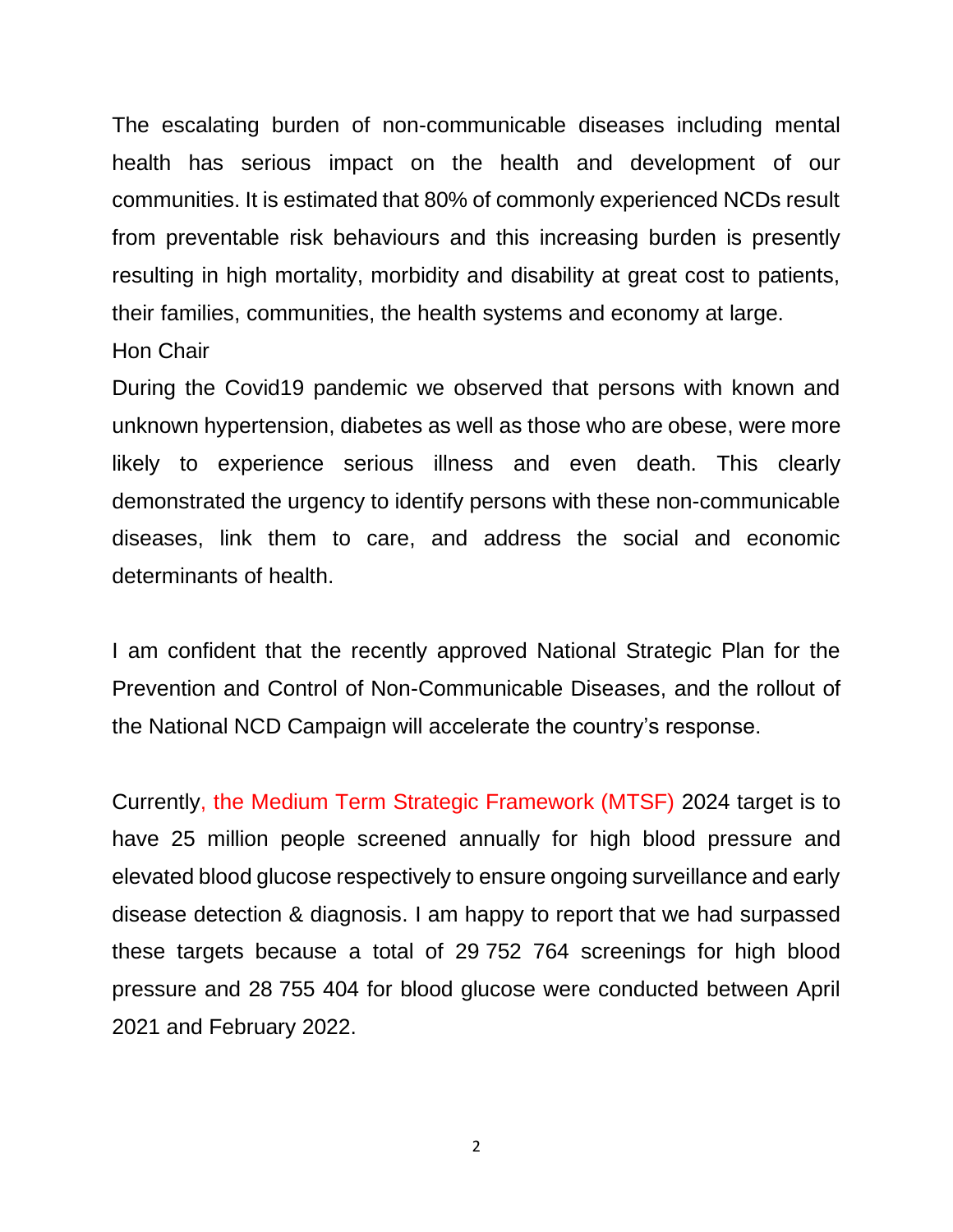Our flagship programme called Central Chronic Medicine Dispensing and Distribution (CCMDD) which aims to provide an alternative mechanism to facilitate access to medicine for stable patients,has assisted in ensuring chronic medication access during the pandemic when the lockdown restrictions were implemented.

The CCMDD has a footprint in 8 provinces, 46 districts, and over 3 587 public health facilities. It has contracted over 2860 external pick-up points which patients may opt to collect their medication from, and these include retail pharmacies, doctor's practices, nurse practices, businesses as well as innovations such as smart lockers and retrofitted containers.

Patients can collect their medicines from external Pick-up Points (PuPs) of their choice. It makes it easier and more convenient for patients to choose their most suitable Pick-up Points, which could be closer to their home or place of work, thereby cutting down transport costs. Some of the benefits of these Pick-up Points include longer operational hours, accessible for collection on weekends and public holidays, tame saving because it takes less than ten minutes to collect medication packs.

We also made it possible for family members including children to be registered as proxies to be able to medication on behalf of their parents. The number of collection points is increase as retailers are registered to ensure that their clients are able to shop and access their life-saving treatment in one place.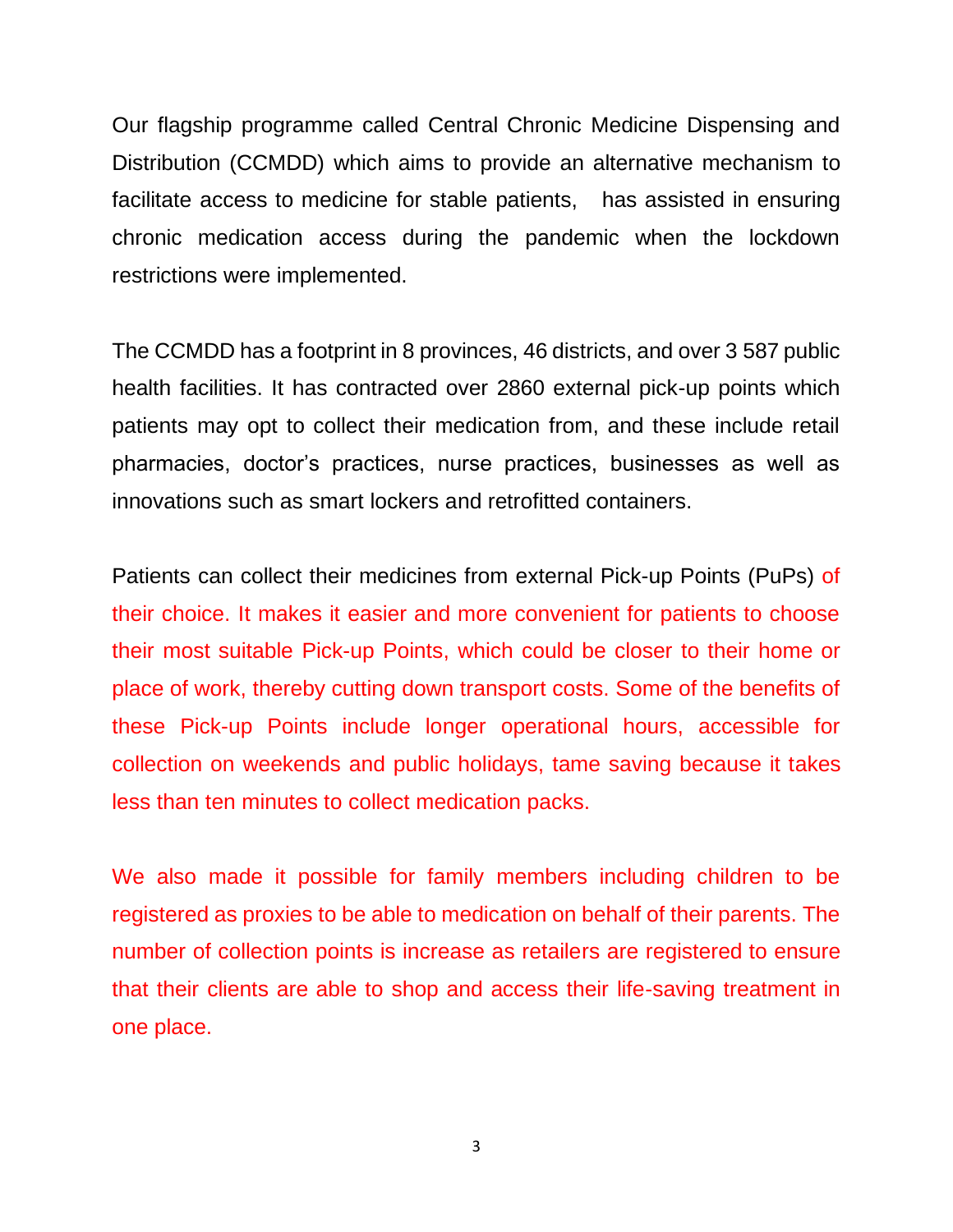Furthermore, the patient-centric approach CCMDD continues to evolve and adapt to patients needs and the overarching public health response in South Africa. For the clinicians, it has become easier to capture and write an electronic script. The electronic system has been deployed to 28 Districts, 2 309 facilities, and now illegible hand writing from the clinicians is a thing of the past.

The CCMDD, through the office of Director General has documented its innovations and submitted it to the Centre for Public Service Innovation. At the awards ceremony CCMDD was awarded the winner in three categories, which are winner for GEMS Award; Innovation Harnessing Technology and lastly, Innovator of the Year.

Let me say this Honourable Chairperson: It takes the dedicated and willing stakeholders from both Public and Private sectors, who together have joined forces to make CCMDD a success hence we have today we are glad to report that a total number of 5 013 074 million patients have enrolled on this programme since its inception in 2014/15. It has an average growth of 625 000 per year and we aim to enrol more patients.

Honourable members

As you may be aware that, South Africa faces a serious oncologist challenges, we have expanded these services in most provinces, especially in areas such as childhood cancers and palliative care.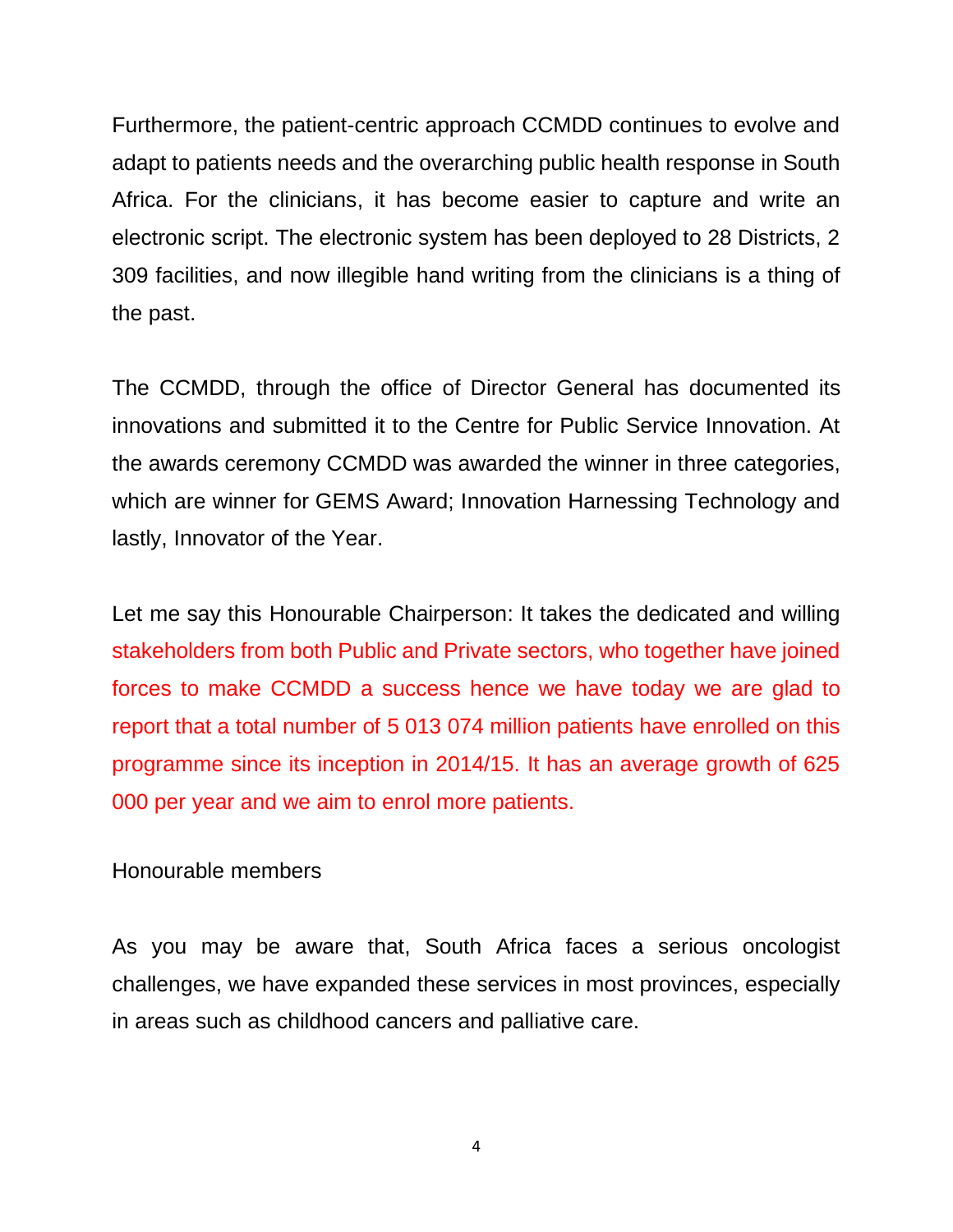The treatment programmes target four main areas which include Cancer Oncology (linear accelerator machine); Nuclear Medicine (Radio Therapy Equipment Rollout); CT Scan (Oncology) and

Cancer Brachytherapy.

The audits have been done on the equipment at all facilities and plans are in place to replace ageing equipment. During this financial year 2022/23, R257m has been allocated in NHI Grant to six provinces to support oncology services.

The National Tertiary Services Grant (NTSG) also allocates funds to oncology services to provinces. For example, in the Eastern Cape Province, improvements with regards to replacement of linear accelerator have been made in Livingstone and Frere, while in KwaZulu-Natal R20 million was allocated to outsource oncology services.

The same is applicable to Limpopo where funds to outsource same services were set aside. In Mpumalanga, a tender for two bunkers was advertised, while Medical Physicists or professional consultants were appointed in the Northern Cape. A new linear accelerator machine, otherwise known as LINAC was procured for North West and the second one will be secured for the year 2024.

Although there were no major recorded challenges in the Western Cape, but we will closely work with the province to ensure troubleshoot any new challenges as and when they emerge.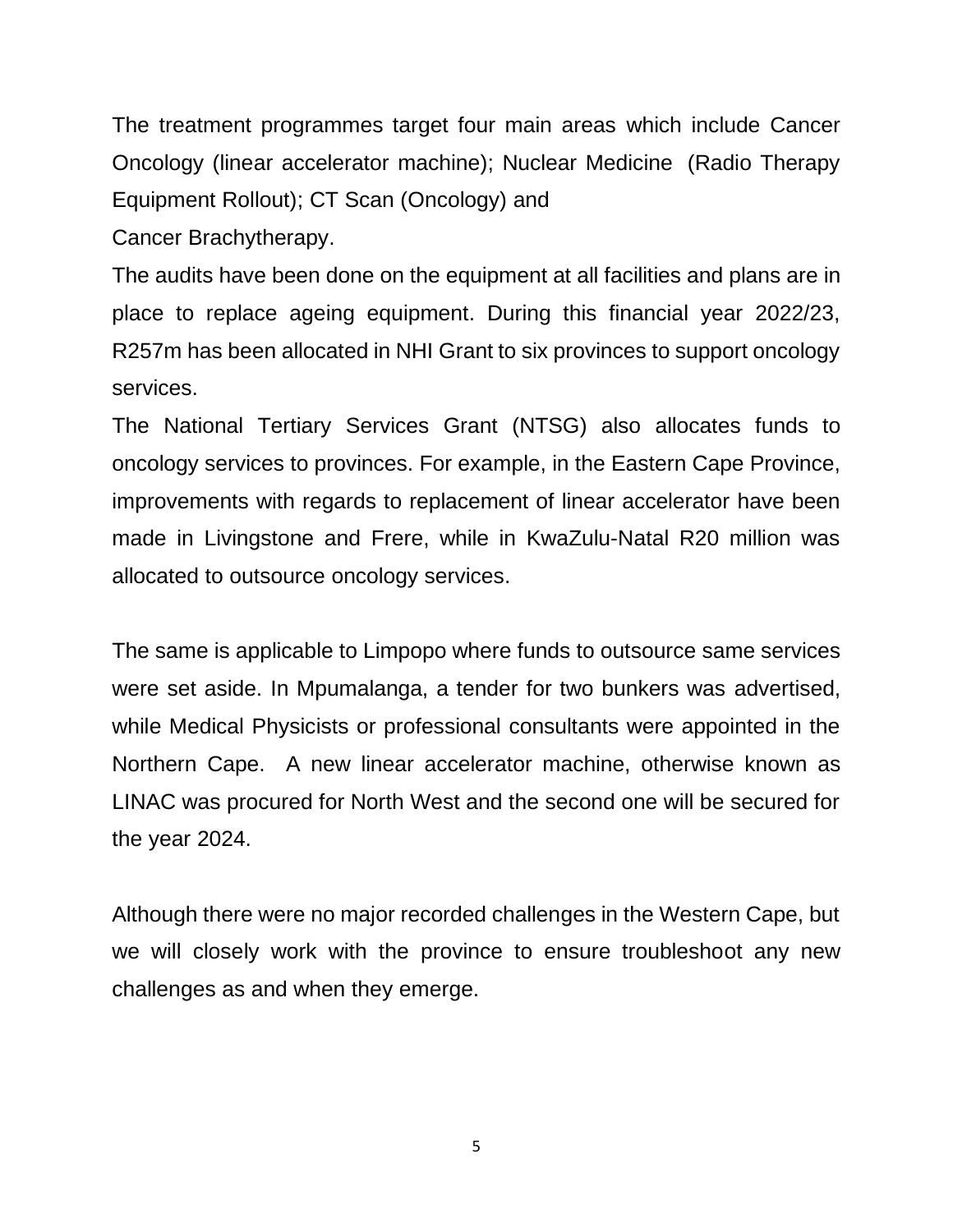The HPV programme is in place in all high schools for vaccination of girls of the aged 14 years. South Africa introduced the Human Papillomavirus (HPV) vaccination campaign nationwide in Feb/March 2014 to reduce the incidence of cervical cancer.

In the past five years (2017 – 2021), 1 581 441 first doses and 1 331 605 second doses have been administered. Due to the shift from Grade 4 to Grade 5 girl learners during 2020 only a small number of girls were eligible for vaccination during that year. This limited the impact of school closures which would otherwise have impacted severely on the programme. During 2021, coverage for first and second doses was 88% and 83% respectively.

The sector has a long-term national cancer plan and is currently costing the various sub-programmes (prostate, etc). The Department of Health has established a working group with community groups and NGOs that is focussed on personnel, equipment and infrastructure. It will also be adding the private oncology capacity to the plan.

It will take a while, but we are pulling all the divergent parts together and will add the private oncology capacity to the plan this year

According to the World Health Organization, the COVID-19 pandemic has had a major impact on people's mental health. Some groups, including the frontline workers, students and those with pre-existing mental health conditions have been particularly affected.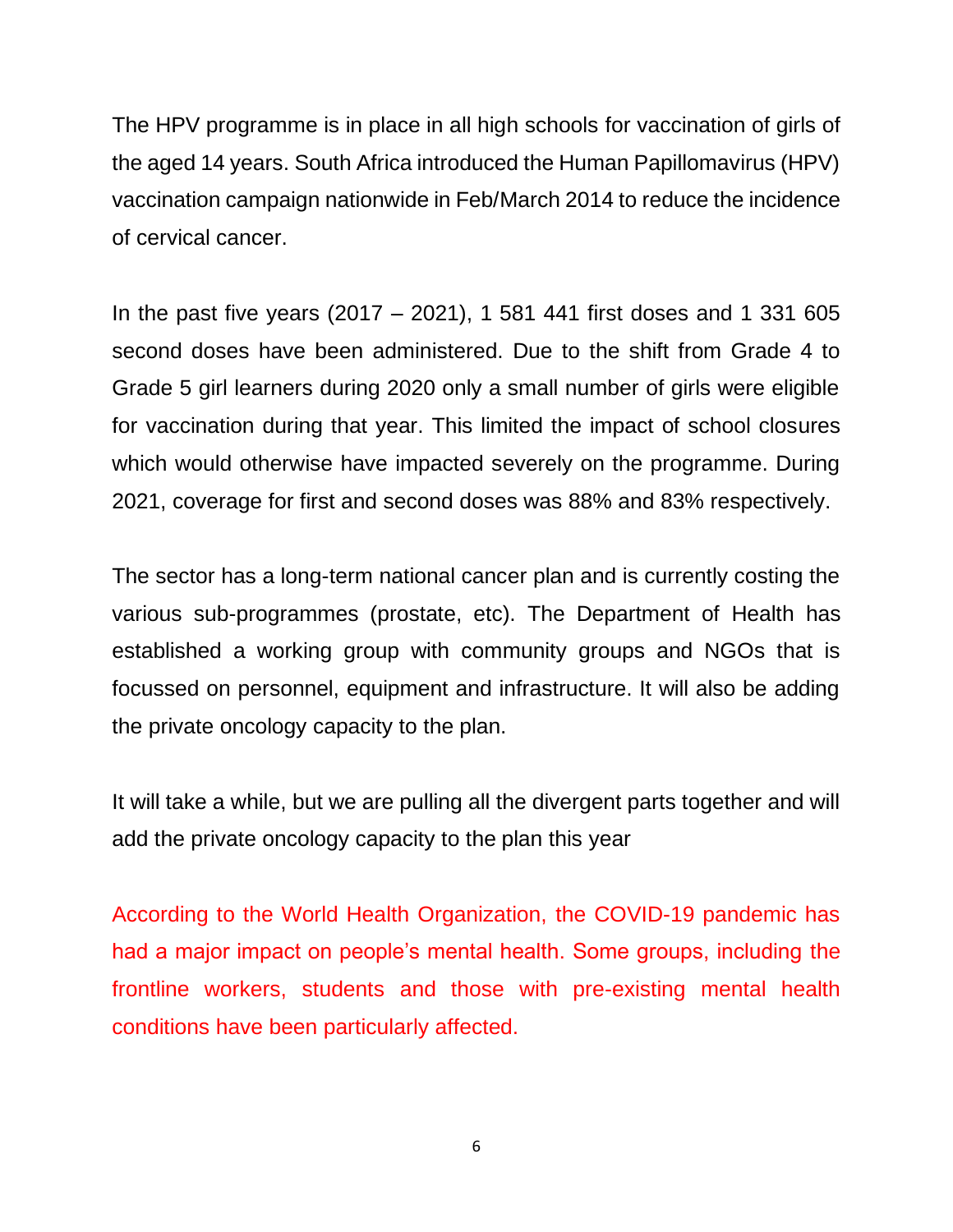This has further illuminated the need for effective mental health systems in countries and the discrepancies to be addressed. This is compounded by the large treatment gap that our people are faced with exacerbated by socioeconomic disparities and other social determinants of mental health.

Common mental health problems like depression, anxiety, alcohol and other substance use disorders make it difficult to adhere to life saving medications for chronic conditions and therefore undermine the treatment targets.

The recent increase of disasters has added to already strained mental health service needs. Of greatest concern is the long-term and far-reaching human, psychological, social and economic consequences of the pandemics, disasters and emergencies on the entire communities and societies.

The department will be scaling up mental health promotion, prevention, treatment and rehabilitation interventions, to cover general population as well as health care workers, who have carried us through the difficult times during the Covid-19 pandemic and natural disasters.

Department of Health has put various interventions in place to improve mental health services including, and this include building capacity for planning and mental health system strengthening at district and primary health care level by establishing district specialist mental health teams to plan, coordinate and facilitate integrated mental health services across the priority programmes.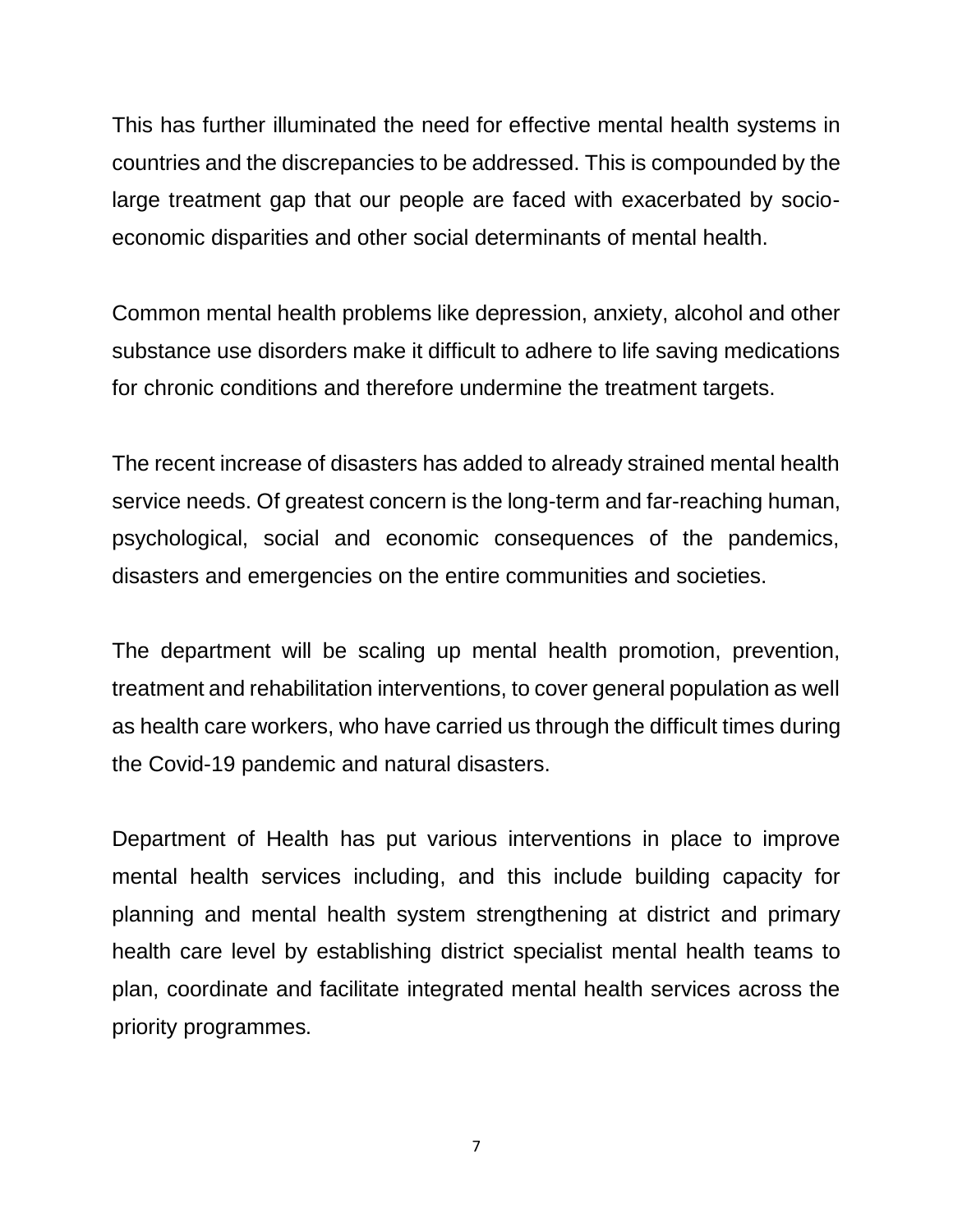Secondly, we will also improve the efficiency of service delivery through decentralization and integration of mental health services into the general health service environment.

The other important aspect of the plan is to strengthening institutional capacity on mental health through the establishment of Mental Health Review Boards in all provinces. These are quasi-judicial structures instituted in the Mental Health Care Act, No 17 of 2002 to ensure and uphold the rights of our mentally ill people.

We are also going to invest in primary care and community-based mental health services to improve access and efficiencies in the services rendered to our people. The Regulations for the licensing of community day care and residential care facilities for people with mental illness and severe or profound intellectual disability will be soon published for public comments.

Strategic purchasing mental health services through contracting psychiatrists, psychologists and Registered Counsellors through the NHI conditional grant to enhance screening, early detection, treatment and referral for mental disorders at Primary Health Care Level. These professional categories have been expanded this year to include Social Workers and Occupational Therapists.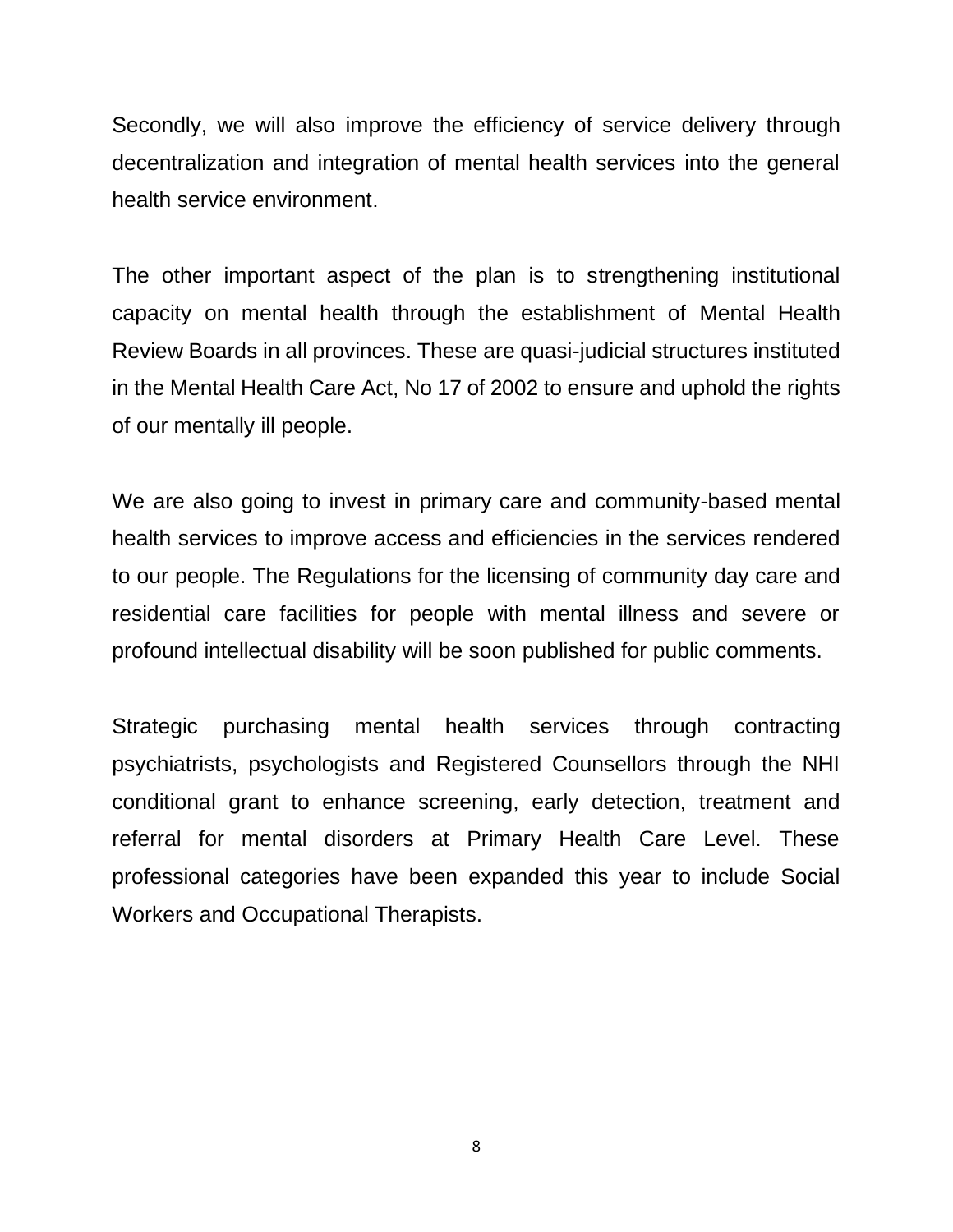#### Honourable Members

The Department will further invest in human resources for mental health and training of generalist health workers. The total number of 1200 in 2020/21 and 587 health care professionals in 2021/22 were capacitated on the screening, early detection and management of common mental health conditions in general health settings.

An additional 600 health professionals will be trained this year, and we will invest in mental health infrastructure to ensure adequate quality of service provision and care closer to the community. Inpatient psychiatric units are attached to district and regional hospitals and psychiatric hospitals are included in the departmental hospital revitalization plans.

We embrace intersectoral collaboration with our stakeholders which include government departments, NGOs, Professional Associations and other institutions such as the South African Human Rights Commission on mental health interventions because mental health is not just a health issue.

While we are undertaking all these initiatives, we also pay attention to vulnerable populations such as the Truth and Reconciliation Commission (TRC) victims and those affected by natural disasters.

The department is also implementing initiatives and preventative measures outlined in the Health Sector Drug Master Plan to protect our people, in particular children and youth from drug use initiation.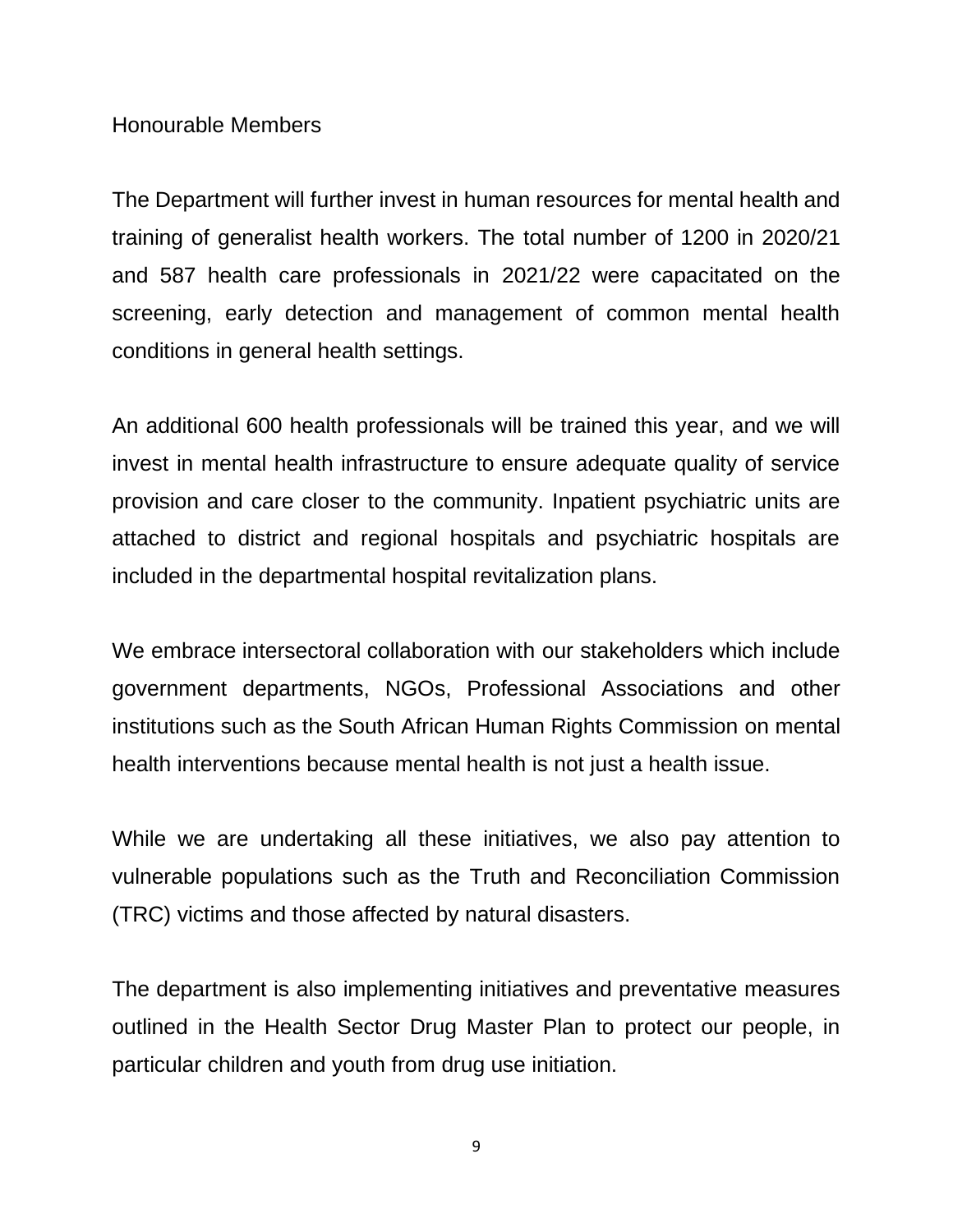This also includes practical measures to prevent progression to severe drug use disorders through appropriately targeted early interventions for people at risk, while actively collaborating with the local and international stakeholders on the drug problem.

Malaria is a potentially life-threatening disease caused by blood parasites of the genus and one of the six major causes of deaths from communicable diseases. Increased malaria prevention and control measures are dramatically reducing the malaria burden. We have just commemorated World Malaria Day two weeks ago in Mangweni community in Inkomazi Municipality in the province of Mpumalanga.

This was part of our ongoing efforts to raise awareness about malaria risk factors and preventative measures. Although we are aware that this is not malaria season in the country, but this should be a year-long programme and incorporated into our health promotion awareness campaign.

Thus, South Africa is still committed to achieve its target of malaria elimination by the year 2023, though a slight increase of malaria cases by 5 % was observed (from 6 329 cases in 2021/22 versus 6 005 cases in 2020/21 financial year). However, it is gratifying that a 4 % slight decrease in malaria deaths between 2020/21 and 2021/22 even though there were delays in health-seeking behaviour due Covid-19.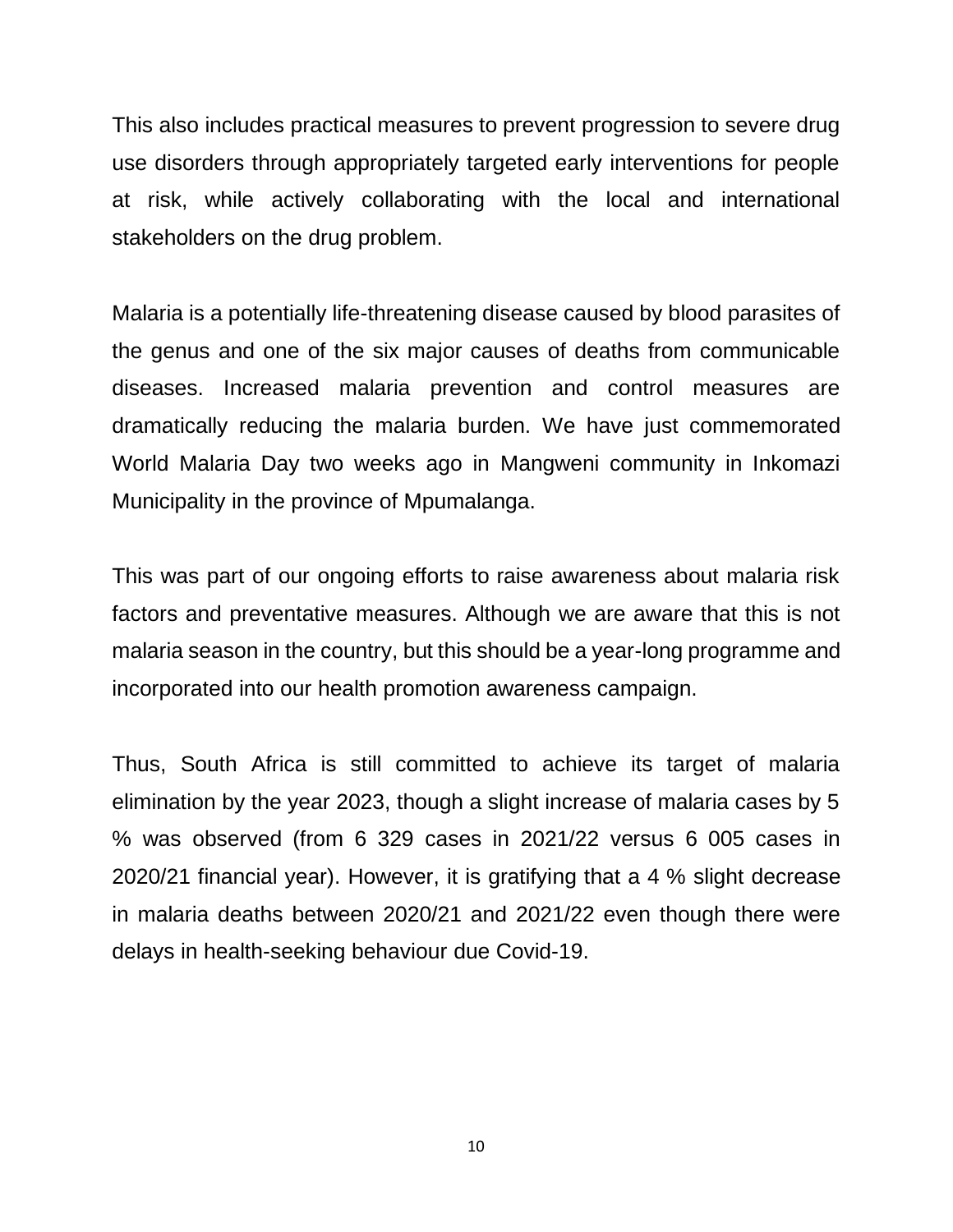As a country, we are committed to the malaria eliminating agenda throughout the SADC region, and this is shown through our commitment and collaboration in various initiative within the region such as Malaria Elimination 8 initiative (E8) and the Lubombo Spatial Development Initiative 2 (LSDI 2) a malaria cross border initiative among South Africa, Eswatini and Mozambique.

Malaria elimination can only be achieved through a concerted cross-border effort, which aims to harmonise malaria polices, optimise intervention coverages, and synchronize operations.

In the coming financial year, the Department of Health and partners will focus on strengthening and implementation of interventions to clear malaria foci at a sub-district level. Some the targets and objectives for South Africa to realize its malaria elimination goal are as follows:

- Strengthen and sustain the surveillance systems so that 100% of malaria cases are reported into the malaria information system (MIS) within 24 hours;
- Protect all populations at risk to achieve at least 95% coverage with key vector suppression strategies and interventions and
- Ensure universal access to diagnosis and treatment in endemic and non-endemic areas according to national guidelines.
- Operationalize district cross border committees with Zimbabwe, Mozambique, Eswatini, and Botswana.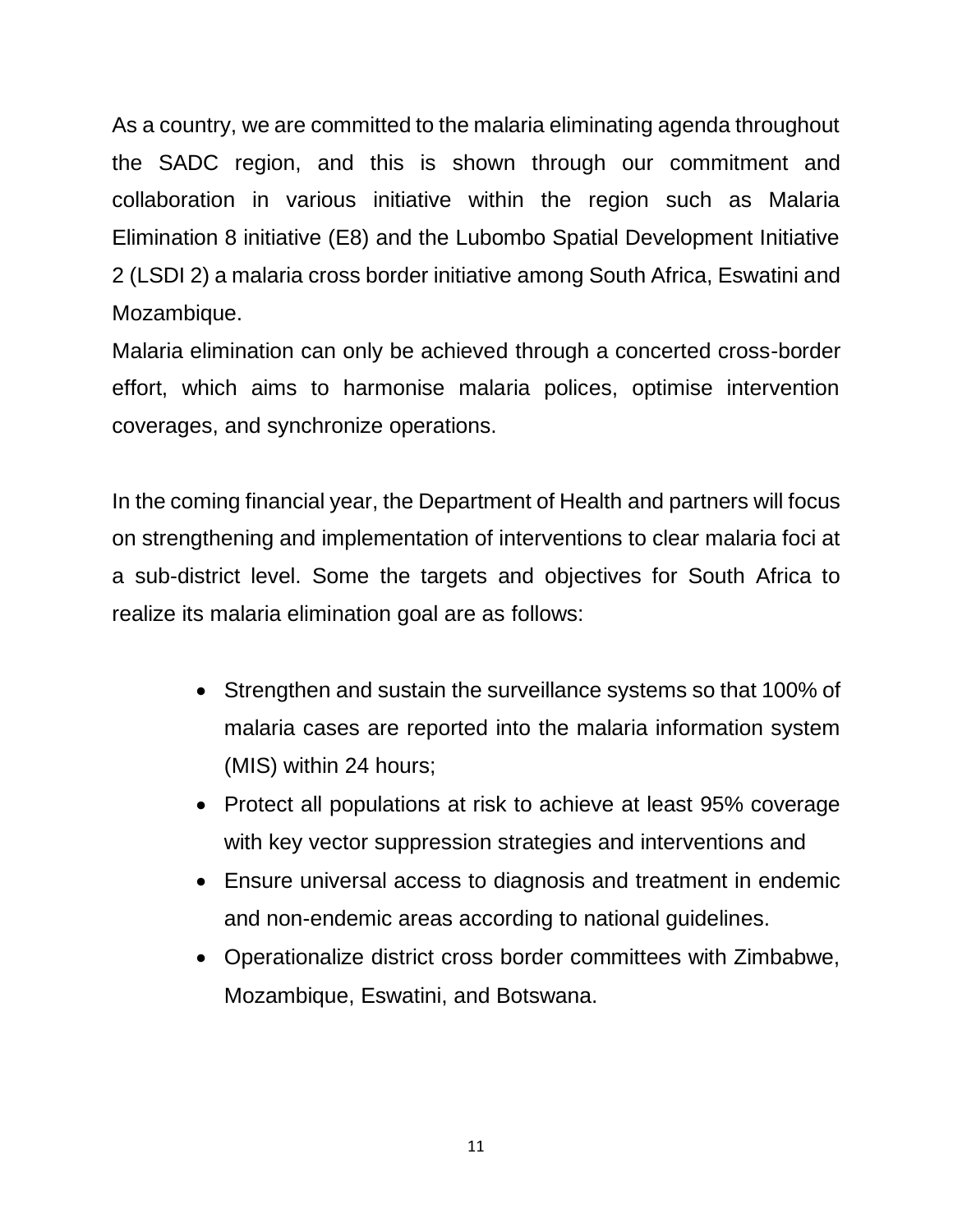• Provide effective management, leadership, and coordination for the optimal implementation of malaria elimination interventions at all levels.

With regards to birth registration initiative at health facilities, we are working closely with the Department of Home Affairs to help mothers register their children immediately before leaving a hospital or health facility and receiving a birth certificate.

The project to roll-out birth registration system in health facility commenced in 2005 as a result of the partnership between the two departments. The Department of Health provides the Department of Home Affairs with office space in our health facilities and access to its local area network for internet connectivity of most of the public health facilities for the registration of births.

By the end of 2013/14 financial year, the department of Home Affairs was provided 391 health facilities with maternity wards where births were registered, and birth certificates issued through online birth registration system and manual application. Out of the 391 connected health facilities, 322 are public health facilities and 69 are private

The plan is to roll-out the online birth registration system to selected 1445 high-volume public health facilities between 2019/20 and 2024/25. The 2022/23 target is to reach 127 facilities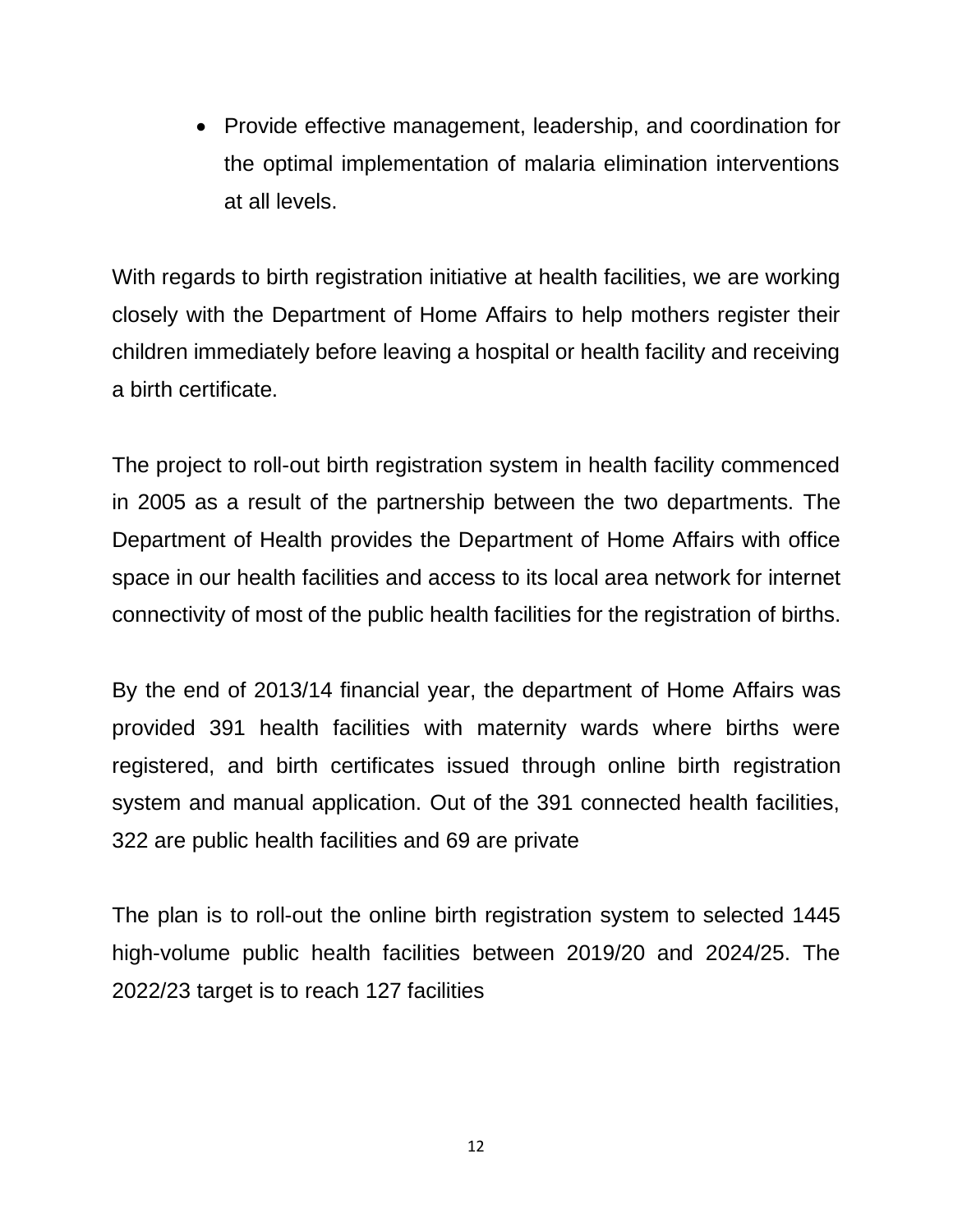The primary objective is to attain universal birth registration by providing infrastructure that is accessible to register every birth delivered in order to close the gap between the actual live births and registered births.

Birth registration as a national policy is also linked to the Rights of a Child as stipulated in Article 7 of the United Nations Convention on the Rights of the Child that says: "The child shall be registered immediately after birth and shall have the right from birth to a name, the right to acquire a nationality and, as far as possible, the right to know and be cared for by his or her parents".

The total number of 1 002 577 deliveries have been recorded in the past financial year from the public health facilities. Private sector is additional percentage based on uninsured population and there no accurate figures from District Health Information System (DHIS).

#### Honourable Chair

The Nelson Mandela Fidel Castro Medical Collaboration Programme was established by presidents Nelson Mandela and Fidel Castro in 1996 as part of the various bilateral agreements between South Africa and Cuba.

The objective of the programme was to address the over-concentration of health personnel in urban areas and in the exclusionary private sector; insufficient personnel who were also not in possession of the necessary training and the under-provision of health care in rural and peri-urban areas, as well as informal settlements.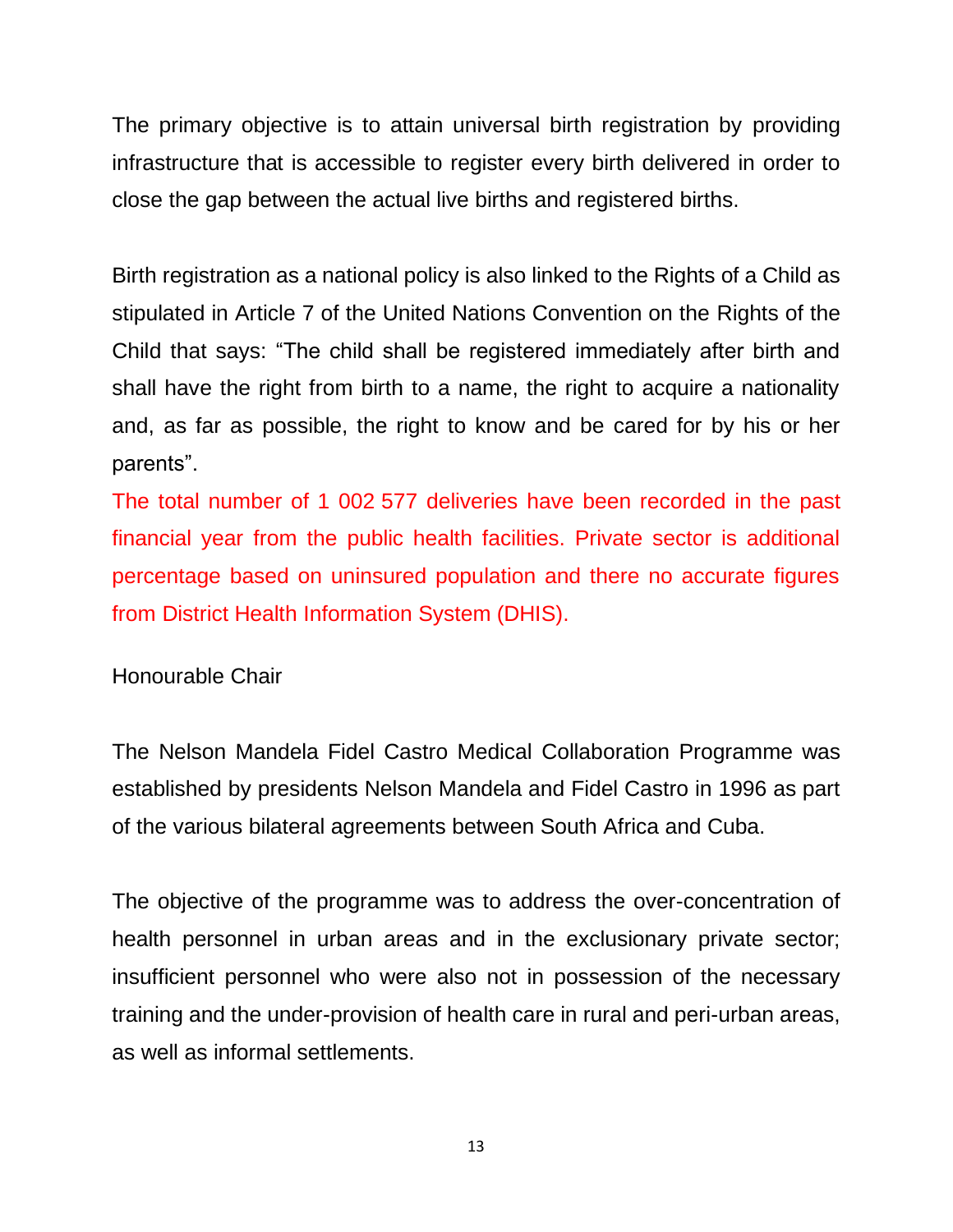The recruitment drive provided the following opportunities within the country, introduced a New Medical Model focusing on preventative and promotive health care services than the current curative Health Care System.

The provision of medical doctors in the communities where the students were recruited due to contractual obligations that compelled students to service their communities after completion of studies for the number of years funded. We recruited 3762 Students from 1997 to 2012. In 2012 we increased the numbers in order to complement the local training capacity of medical doctors which was minimal at that stage.

We are proud to indicate that this training has increased the capacity of medical doctors who are placed in rural areas and within the public sector. From inception in 1997 to March 2022 we have produced 2556 doctors, some who are now Specialists.

Annually since 2018 we have been producing more than 600 doctors through the Nelson Mandela Fidel Castro Medical Collaboration, a milestone that exceeds our local production of medical doctors. Just in December 2021 we graduated 1292 doctors in this programme, a very outstanding milestone in the history of production although this was necessitated by the delays due to COVID 19 insurgence.

As we speak, we have an additional 466 medical students integrated into the South African Medical schools in 2021, and we are expecting 103 during July 2022 from Cuba to join into the integration.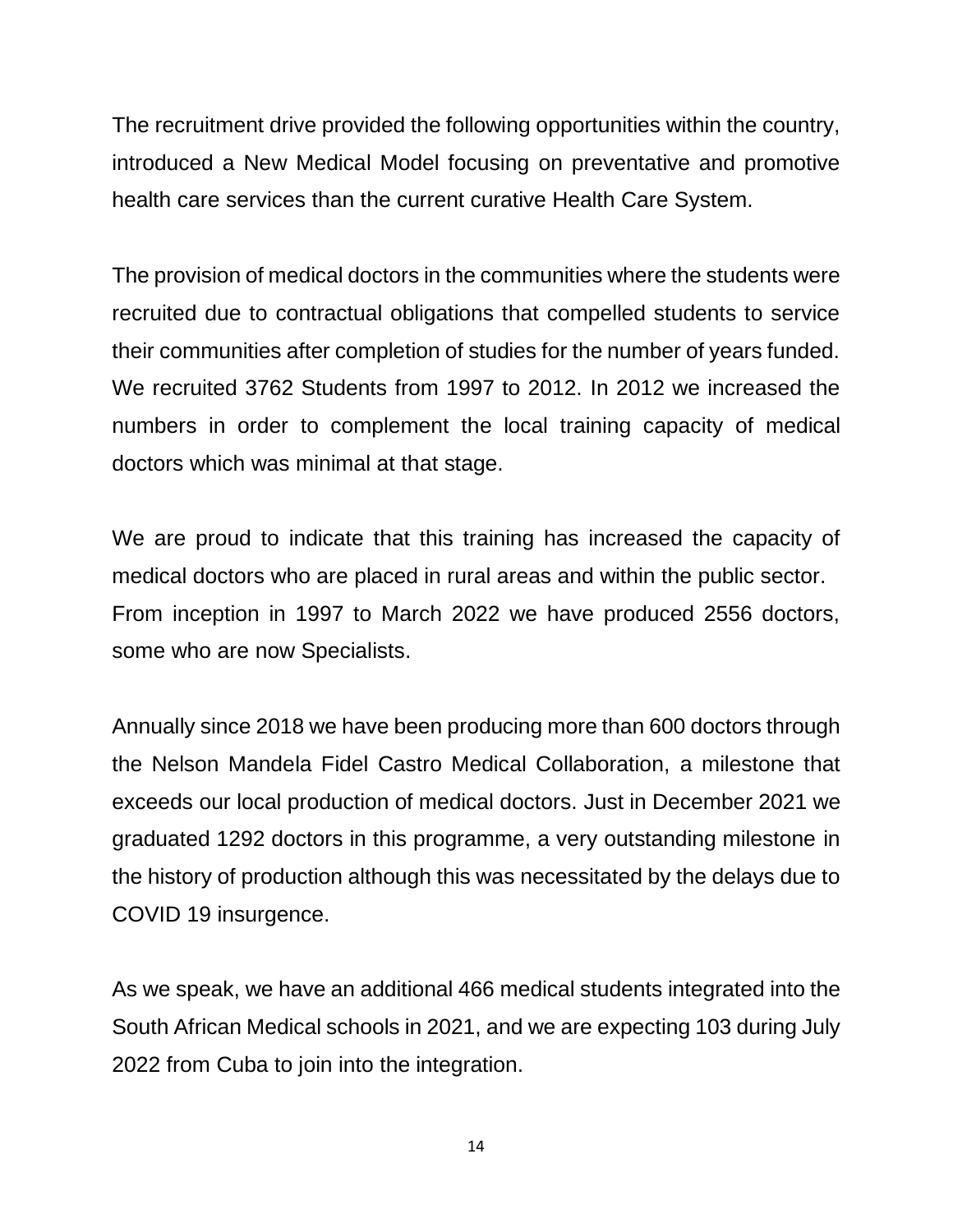#### **Public entities & Statutory Councils**

#### **National Health Laboratory Service**

The National Health Laboratory Service (NHLS) remains the largest diagnostic pathology service in South Africa, with a network of approximately 233 pathology laboratories. It is responsible for all diagnostic services to the public sector catering for approximately 80% of the South African population. It runs the largest HIV and TB program in Africa and conducts tests for several priority diseases.

The NHLS has conducted 10,936,295 COVID-19 tests as at the 06 April 2022. Of the total amount of tests conducted, 7,665,227 were done on PCR and 3,271,068 were done using the SARS CoV-2 antigen rapid test. Total number of laboratory of 24 675 963 tests were conducted as of the 9th May 2022.

An amount of R8,8 billion is budgeted in the 2022/2023 financial year for laboratory services programme, to provide equitable service coverage, through implementation of Point of Care Testing, Digital Pathology, modernisation of testing equipment. The forensic chemistry laboratory function will shift from the Department of Health to the NHLS in 2022/2023 financial year.

The National Institute for Communicable Diseases will continue to play a pivotal role in government's response to the COVID-19 pandemic, in addition to providing surveillance and advice including the sequencing of SARS-CoV-2 variants and other diseases. To support these efforts, the NHLS budgeted R467 million to deliver a robust and efficient communicable disease surveillance system and outbreak response.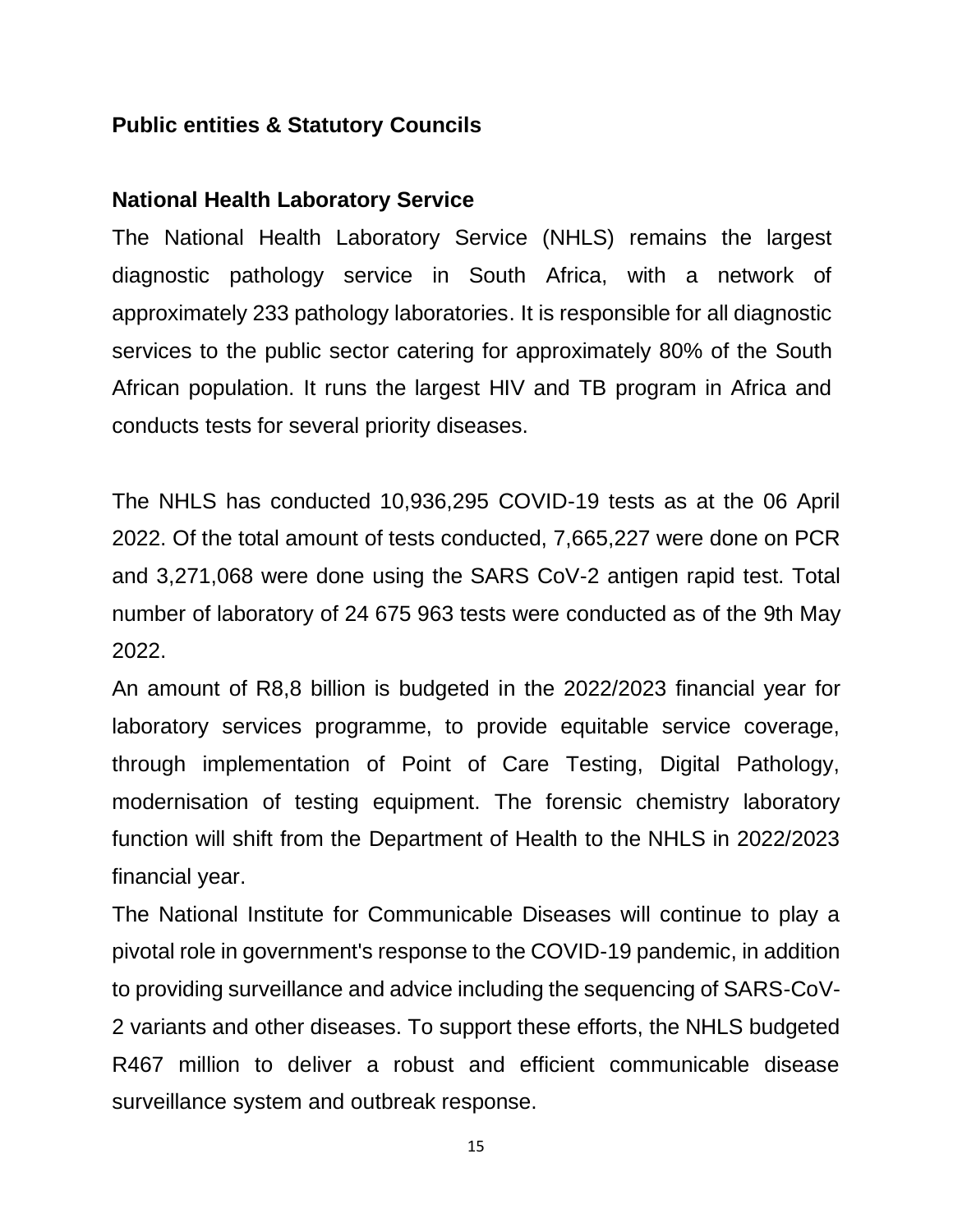The National Institute for Occupational and Environmental Health continues to provide occupational and environmental health support across all sectors of the economy to improve and promote worker's health and Safety. The NHLS budgeted R166 million for the 2022/2023 financial to support these efforts.

#### **South African Health Products Regulatory Authority**

As the country continues to deal with the COVID-19 pandemic, South African Health Products Regulatory Authority (SAHPRA) also continues to be agile in response to the COVID-19 pandemic by focusing on the three pillars of safety, quality and efficacy by ensuring that it fast-tracks priority health products to protect and save lives.

With regards to regulatory decisions taken on COVID-19 vaccines, Pfizer (Cominarty) and Janssen were approved. SAHPRA is also providing access to ivermectin for the treatment of COVID-19 through the controlled compassionate use programme for approved unregistered ivermectin products.

The programme is currently under review based on the most recent scientific medical data available. As South Africans continue to receive COVID-19 immunisation, SAHPRA is closely monitoring the COVID-19 adverse events through the MedSafety App.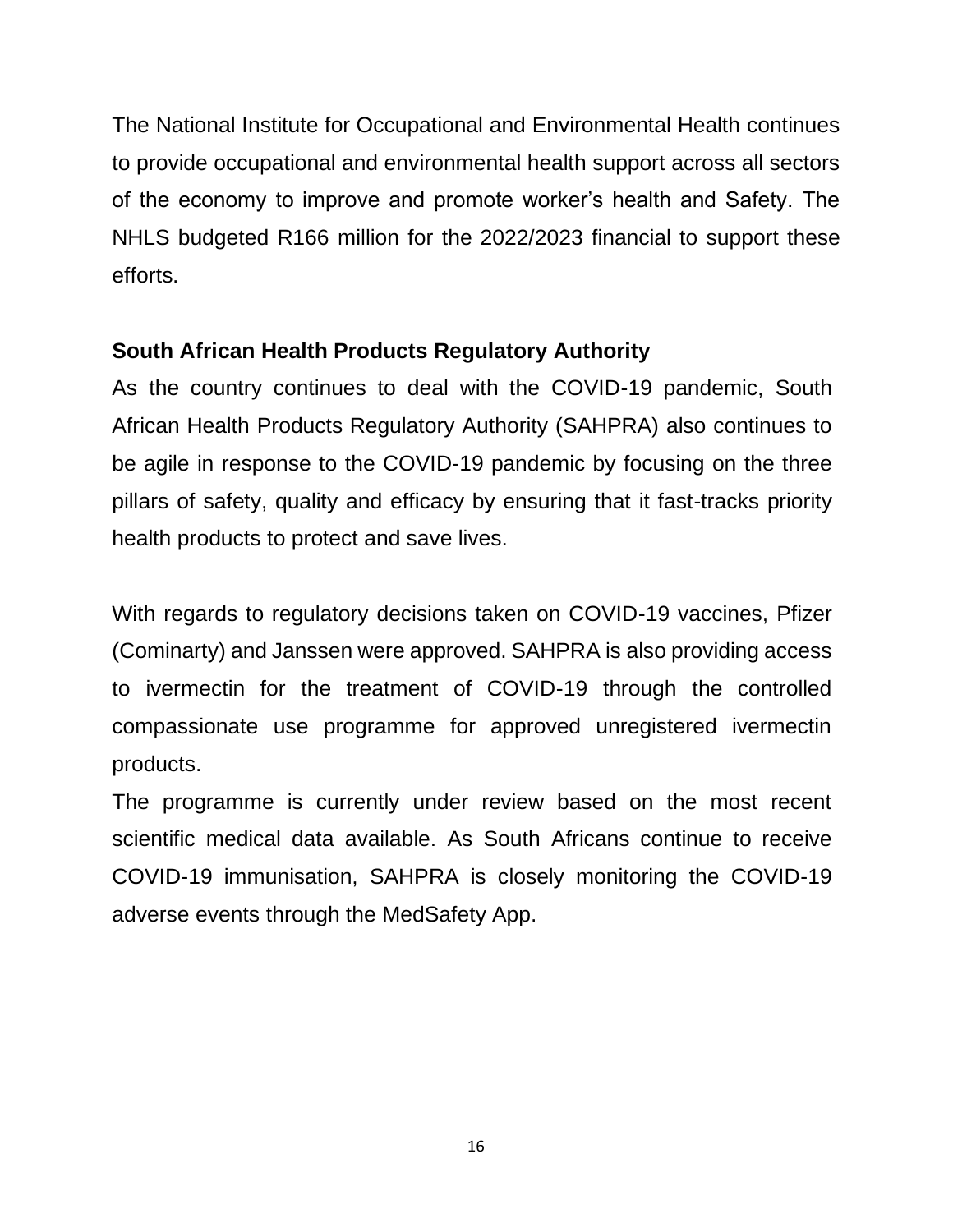#### **South African Medical Research Council**

Since the onset of the pandemic, the South African Medical Research Council (SAMRC) has been supporting the National Department of Health and collaborating with various stakeholders towards a concerted Covid-19 response.

Between 17 February and 17 May 2021, the SAMRC, together with the National Department of Health, Desmond Tutu Health Foundation, CAPRISA and Johnson and Johnson, provided early access to the Ad26COV2.S, the Johnson & Johnson vaccine to health workers in the Sisonke study. In total, 496 424 health workers received a dose of this vaccine as part of a Phase 3B real world study to evaluate its effectiveness in South Africa among health care workers.

The single dose Johnson & Johnson Covid-19 vaccine demonstrated effectiveness against severe Covid-19 disease and death post-vaccination, and against both Beta and Delta variants of concern. In December 2021, Sisonke participants were offered a boost with the Ad26COV2.S vaccine to ensure protection ahead of the fourth wave.

### **Council for Medical Schemes (CMS)**

CMS principal intervention was the inclusion of COVID-19 as Prescribe Minimum Benefit after the submission by the CMS to the Minister of Health. The CMS further intervened when it registered a complaint to the Competition Commissioner about the high prices of the COVID-19 test.

This intervention resulted in price a reduction of price from R850 to R500, including VAT, reflecting a 40% difference. The CMS continues to resolve complaints from members of schemes, ensure continued good governance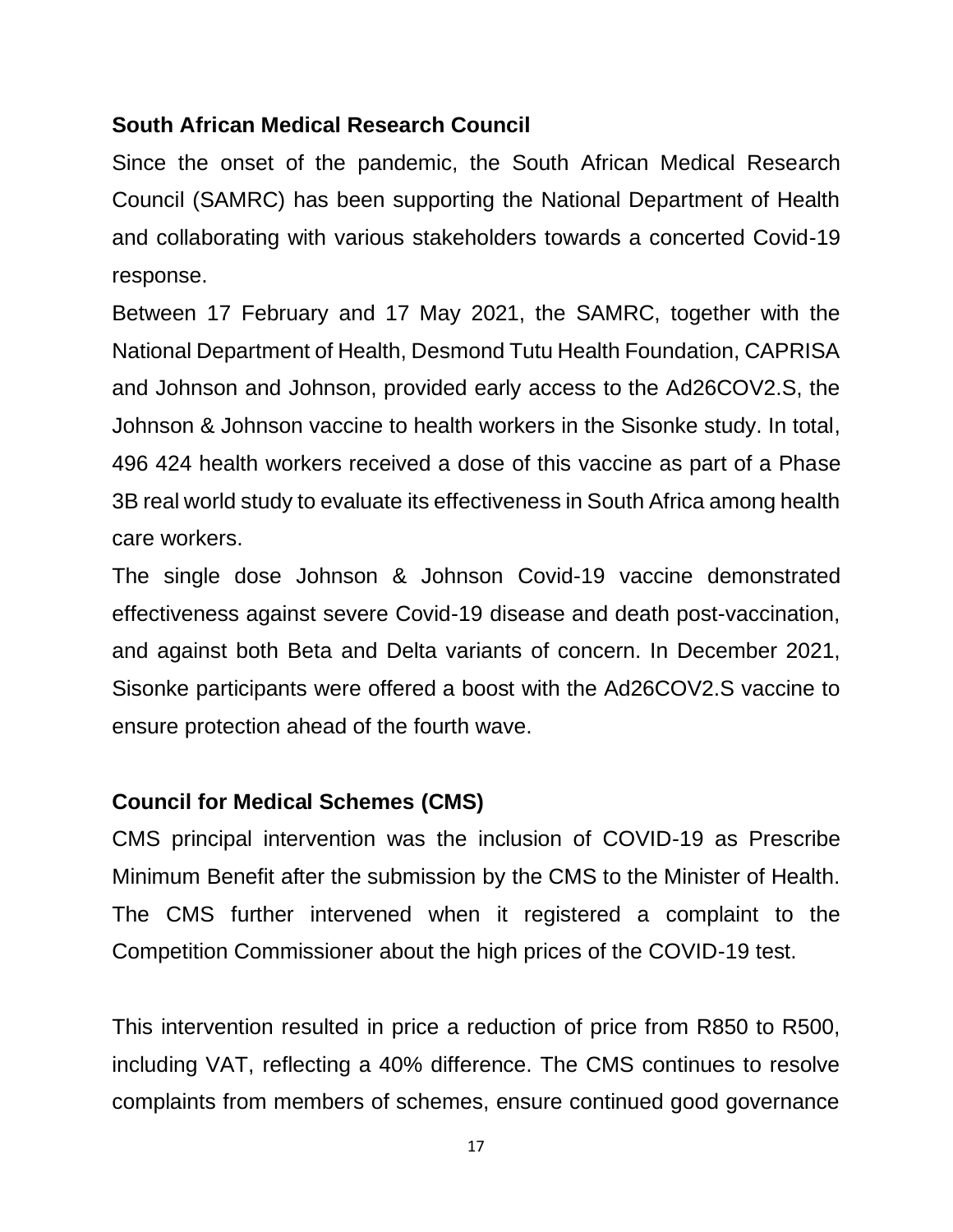of medical schemes, approve or amend schemes rules and continue review and guidance to contribution increased annually.

### **Office of Health Standards Compliance**

The Office of Health Standards Compliance (OHSC) conducts inspections of health establishments to measure their performance against prescribed norms and standards. The inspections conducted by OHSC are aimed at ensuring health establishments – from major hospitals to clinics, the independent practices of doctors and other health professionals – comply with the legislated health standards.

For the first time under regulated environment, the OHSC commenced the process of implementing its certification and enforcement framework in the public healthcare clinics and community health centres (CHCs) during 2021/22 financial year. From 2022, public and private hospitals form part of the OHSC's compliance inspection schedule.

## **Statutory Health Professional Councils**

The department is also responsible to conduct governance oversight of statutory health professional councils established to mainly provide control over education, training, and registration for health professions registrable in accordance with the enabling legislation, thus ultimately protecting the public and guiding the professions.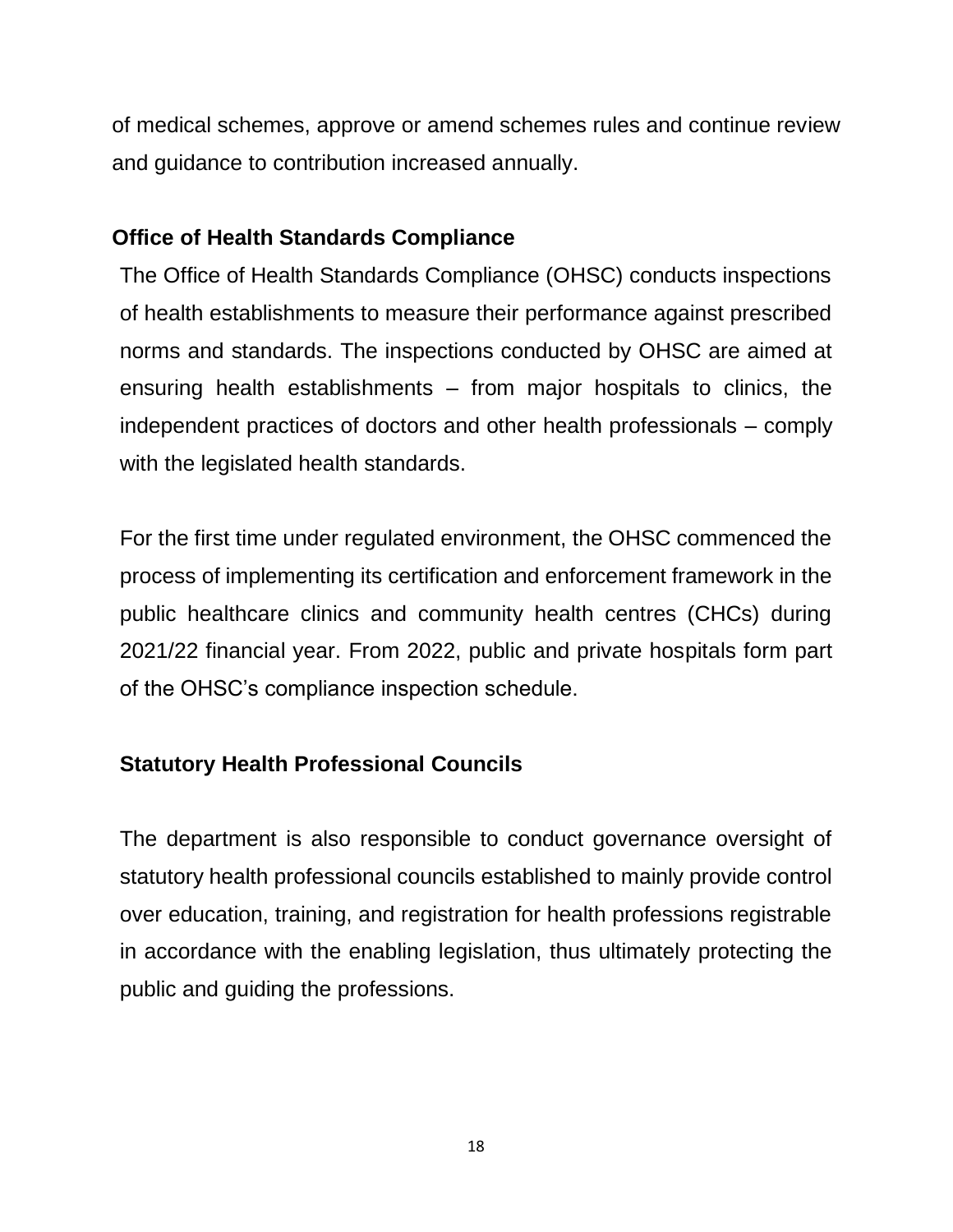# **Medical Bureau for Occupational Diseases & Compensation Commissioner for Occupational Diseases (CCOD)**

The CCOD finalised thirty-seven thousand claims with an approximate value of one billion rands over the last five years. About three hundred and twenty million rands was paid to eleven thousand five hundred claimants in the Eastern Cape Province during this period.

On my recent visit to Mozambique to raise awareness of the exmineworkers' access to social protection benefits, I met with former President Chissano who remarked that they knew about the problem of occupational lung diseases but did not know where and how to start.

Indeed, our work with the Minerals Council South Africa, the class action settlement funds, the trade unions, provincial and neighbouring country governments and the ex-mineworkers' associations are bearing fruit in redistributive justice, but we must do more in the prevention of occupational lung diseases as compensation is a last resort

Honourable Chair and Members

As I conclude, let me highlight that we are committed towards ensuring that the statutory health professional councils discharge their mandate in accordance with applicable laws, including all internal policies and procedures.